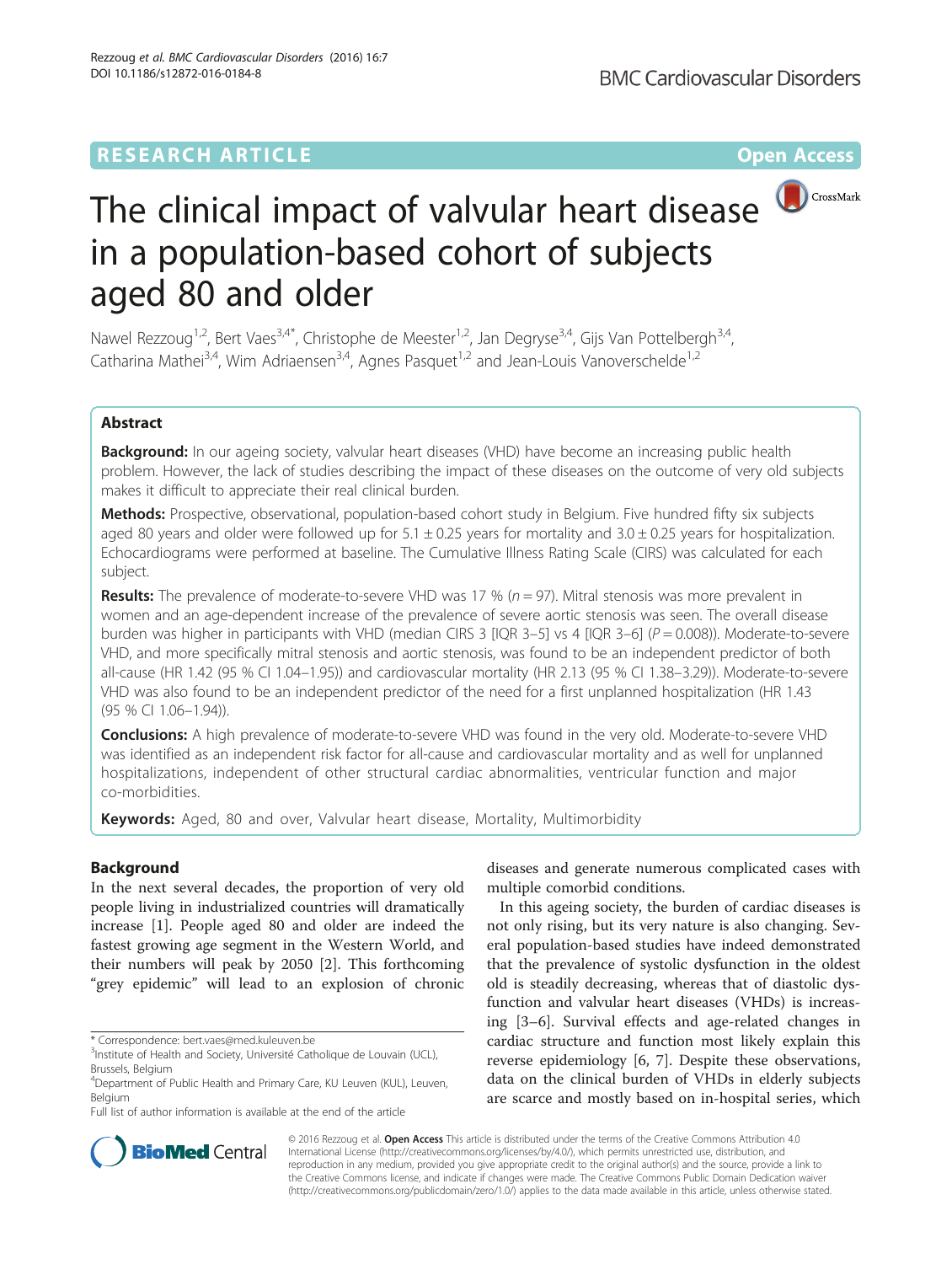introduces an important selection bias. Although some observational studies have suggested that VHDs, and particularly aortic stenosis, negatively affect the physical capacity and mental performance of elderly patients [\[6](#page-8-0)], very few of these studies focused on their impact on patient's outcome and quality of life. In the absence of relevant outcome data and evidence-based guidelines, the management of elderly patients with VHDs remains empirical and most often challenging [[8](#page-8-0)]. Consequently, very old patients presenting with VHDs frequently refuse or are denied valve surgery, as the risk of cardiac surgery is often perceived to outweigh any possible clinical benefits [\[9](#page-8-0)–[11\]](#page-8-0). Although with the advent of percutaneous treatments, these patients can nowadays be treated at a much a lower risk [\[8](#page-8-0)], the lack of studies describing the impact of VHDs on the outcome of very old subjects makes it difficult to appreciate the real benefits of these emerging treatments. In this context, the aim of the present study was to assess the prevalence, distribution patterns, and outcome consequences of significant (moderate-to-severe) left-sided VHDs in people aged 80 and older. Based on previous observations, we hypothesized that VHDs were not only highly prevalent but also beard significant and independent prognostic implications in very old subjects from the community.

#### Methods

## Study population

The BELFRAIL study is a prospective, observational, population-based cohort study of subjects aged 80 years and older in three well-circumscribed areas of Belgium (Flanders, Brussels and Wallonia). All participants in the study gave informed consent, and the Biomedical Ethics Committee of the Université catholique de Louvain (UCL) in Brussels approved the study. The study design, methods and characteristics of the cohort were previously described in detail [\[12](#page-8-0)]. Briefly, 29 general practitioner (GP) centers were asked to include patients aged 80 and older. No other inclusion criteria were specified, and only three exclusion criteria were used: known severe dementia (mini-mental state examination < 15), palliative care, and medical emergency, such as acute onset heart failure or decompensated heart failure. The BELFRAIL cohort is representative in gender and age of the elderly living in Belgium [\[12](#page-8-0)].

## Clinical evaluation

At study entrance, the GPs used a structured questionnaire to capture information on the patients' medical history, cardiovascular risk factors, symptoms [\[13\]](#page-8-0), and other current medical problems. These data were subsequently used to calculate the cumulative illness rating scale (CIRS) [[14](#page-8-0), [15\]](#page-8-0), which was used as a multimorbidity index. The GPs were also asked to list the drugs the patients were taking on a regular basis or as needed. Drugs were classified according to the Anatomical, Therapeutic and Chemical (ATC) classification system (at level 5, which relates to the chemical substance). Data on relevant cardiovascular medications including diuretics, potassium-sparing agents, angiotensin-converting enzyme inhibitors, angiotensin II receptor blockers, βblockers and digitalis were also collected.

The subjects' performance in basic activities of daily living (ADL) was assessed [[12](#page-8-0)]. Cognitive functioning was measured by the Mini-Mental State Examination (MMSE). Depressive symptoms were measured in those with MMSE > 18 points by use of the 15-item Geriatric Depression Scale (GDS-15) [[12](#page-8-0)].

#### Echocardiography

Echocardiographic data were obtained at the subject's home using a commercially available portable system (CX50, Philips, Andover, Massachusetts, USA). All patients underwent a comprehensive examination, including M-mode and 2-dimensional echocardiography, as well as Doppler examinations, according to the recommendations of the American Society of Echocardiography and the European Association of Echocardiography (EAE) [[16](#page-8-0)]. All tests were conducted by a certified cardiologist with level 3 competence in echocardiography.

The echocardiographic images were blindly analyzed by 1 or 2 observers with at least 2 years of experience in reading echocardiographic studies. All measurements were performed off-line using the XCelera software (Philips, Andover, Massachusetts, USA). In patients with poor quality images, all measurements were performed by the 2 observers and the averaged values were reported. In patients with good image quality, data were analyzed by only one single observer. To ensure adequate reproducibility, inter- and intra-observer variability was evaluated on a random sample of good quality echocardiograms. Intraclass correlation coefficients were always > 0.90.

LV volumes and LVEF were calculated by use of the biplane Simpson method, whereas LV mass was calculated according to Devereux et al [[16\]](#page-8-0). Left atrial (LA) volume was measured using the biplane area-length formula. Systolic pulmonary artery pressure was considered to be equal to the systolic transtricuspid pressure gradient as calculated by use of the modified Bernoulli equation. No attempt was made to estimate right atrial pressure.

The function of the mitral, aortic and tricuspid valves was evaluated by use of standard continuous-wave, pulsed-wave and color Doppler echocardiograph, as recommended by the EAE [[17](#page-8-0)–[19\]](#page-8-0). In patients with aortic stenosis, stenosis severity was quantitated by use of the peak transaortic jet velocity, the mean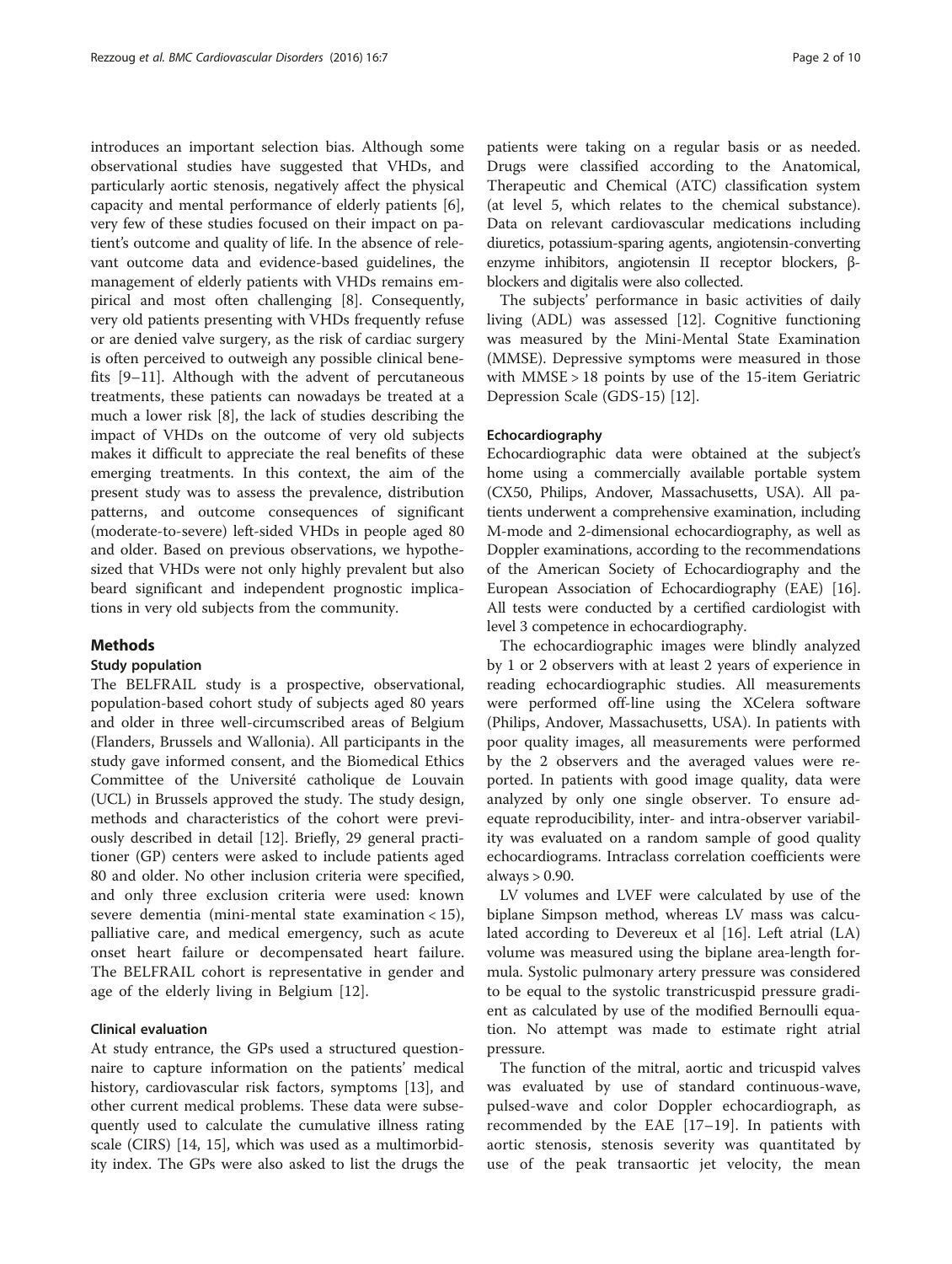transaortic gradient and the aortic valve area (continuity equation). In patients with mitral stenosis, stenosis severity was quantitated by use of the mean transmitral pressure gradient and the mitral valve area (direct planimetry or pressure half-time). The severity of aortic and mitral regurgitations was assessed semiquantitatively on a scale of  $1+$  to  $4+$  by an integrated approach that included the size of the regurgitant jet in the receiving chamber, the proximal regurgitant jet width, the size of the proximal convergence zone and, when available, the regurgitant volume and the effective regurgitant orifice area. Mild, moderate and severe degrees of valve dysfunctions were graded as recommended by the EAE guidelines [[18, 19](#page-8-0)].

#### Outcome measures

Two detailed follow-up questionnaires were filled in by the participating GPs after  $1.4 \pm 0.3$  years and after  $3.0 \pm 0.3$  years. The questionnaires included questions on mortality, cause of death and unplanned hospitalization. Mortality and cause of death were also recorded by the GPs  $5.1 \pm 0.3$  years after baseline. The causes of death were divided into cardiovascular and non-cardiovascular causes, according to the GPs' assessment and the subsequent review by 2 independent researchers blinded to all clinical data (BV and JD). The current study used all-cause mortality, cardiovascular mortality and first, all-cause, unplanned hospitalizations for > 24 h as outcome measures.

#### Data analysis

The data analysis was performed using SPSS 20.0 for Windows (SPSS Inc., Chicago, IL, USA). Continuous variables are reported as mean ± one standard deviation (SD) or median and inter-quartile range (IQR). Categorical variables are reported as numbers and frequencies. Comparisons between different categories of subjects were performed using a one-way ANOVA, the Mann-Whitney  $U$  test (nonparametric data) for unpaired data or the Jonckheere-Terpstra test (trend test), where appropriate.

Survival curves were computed using the Kaplan-Meier method and compared using the log-rank Chi square test. Determination of the factors independently associated with outcome was performed by use of a Cox's proportional-hazards survival analysis. For this purpose, all clinical, angiographic, and echocardiographic variables with  $p < 0.10$  in the univariable analysis were proposed for inclusion into a multivariable Cox's proportional-hazards survival model. In order to avoid multicollinearity, the correlation coefficients between all covariates were calculated. In case of multicollinearity (r-value >0.80), only one of the two covariables was considered in the multivariable model. Variable selection was performed using a stepwise, forward conditional selection procedure using the maximum partial likelihood ratio chi-square statistic ( $\chi^2$  test) to enter (<0.05 level) or to remove (>0.05 level) a covariable into the model. Variables were entered until no F-to-enter statistics were significant at the 5 % level and until the mean squared error reached a minimum.

## Results

## Baseline clinical, hemodynamic and echocardiographic characteristics

Echocardiograms were obtained in 556 subjects (98 %), aged  $84.7 \pm 3.6$  years, of whom 41 % were older than 85 and 9 % older than 90 years. The prevalence of moderate-to-severe VHD was found to be 17 %, and was similar in men (16 %) and women (18 %). Higher rates of MS were noted in women than in men (4.6 vs 1.5 %,  $p = 0.026$ ). The prevalence of the other VHD was quite similar between men and women (13 vs 15 % for AS, 1.5 vs 1.7 % vs AR and 0.5 vs 0.9 % for MR). A significant trend in age-related prevalence was found for aortic stenosis, with a significantly increased prevalence of severe stenosis and a significantly decreased prevalence of mild stenosis in the very old (Table [1\)](#page-3-0).

No significant differences in baseline characteristics were noted among subjects without any VHD and those with mild VHD. By contrast, higher rates of decompensated heart failure, stroke and chronic atrial fibrillation were noted in subjects with moderate-to-severe VHD as compared to those with no or mild VHD. The prevalence of heart failure related symptoms, such as dyspnea and peripheral edema were also higher among subjects with moderate-to-severe VHD than among those without (Table [2\)](#page-4-0). Patients with moderate-to-severe VHD exhibited higher CIRS and GDS-15 scores, and lower ADL scores than those without. As shown in Table [3](#page-5-0), patients with moderate-to-severe VHD exhibited larger LAs, LV masses, E/e' ratios and E/A ratios, as well as shorter deceleration (DT) and isovolumic relaxation times than those without.

#### Clinical outcomes

Follow-up was 100 % complete. After an average followup time of  $5.1 \pm 0.3$  years, there were 236 deaths (42 %), of which 102 (43 %) were of cardiovascular origin. Among the 97 subjects with moderate-to-severe VHD, 57 (59 %) died, of which 33 (58 %) died of cardiovascular causes. Among the subjects with VHD and systolic dysfunction, 19 (59 %) died, of whom 8 (42 %) from cardiovascular causes. As shown in Fig. [1](#page-6-0), 5-year overall and cardiovascular survival was significantly lower in subjects with moderate-to-severe VHD than in those with no or mild VHD.

After an average follow-up time of  $3.0 \pm 0.3$  years, 278 participants (50 %) needed hospitalization. Hospitalization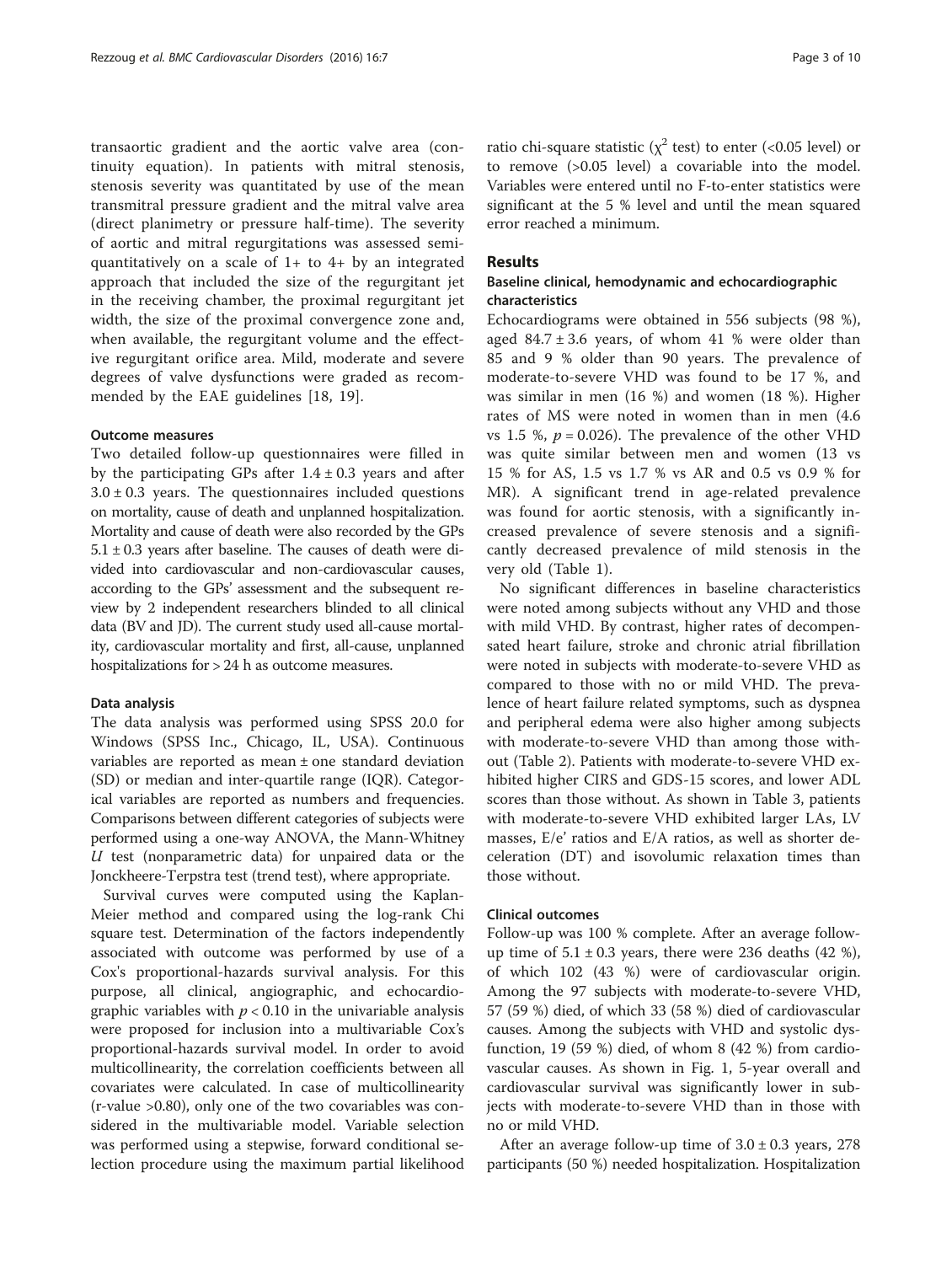<span id="page-3-0"></span>Table 1 Prevalence of valvular heart disease

|                             | 80-84 years | 85-89 years | $\geq$ 90 years | p for trend <sup>a</sup> |
|-----------------------------|-------------|-------------|-----------------|--------------------------|
| Participants, n             | 323         | 183         | 50              |                          |
| Male, n (%)                 | 125 (39 %)  | 68 (37 %)   | 13 (27 %)       |                          |
| Mitral stenosis, n (%)      | 10 (53 %)   | 6(3%)       | 3(6%)           |                          |
| Mild, n (%)                 | $5(2\%)$    | 3(2%)       | 1(2%)           | 0.85                     |
| Moderate, n (%)             | 4(1%)       | 3(2%)       | 2(4%)           | 0.28                     |
| Severe, n (%)               | $1(0.3\%)$  | $0(0\%)$    | $0(0\%)$        | 0.41                     |
| Mitral regurgitation, n (%) | 236 (73 %)  | 140 (77 %)  | 39 (78 %)       |                          |
| Mild, n (%)                 | 234 (72 %)  | 138 (75 %)  | 39 (78 %)       | 0.32                     |
| Moderate, n (%)             | 2(1%)       | 2(1%)       | $0(0\%)$        | 0.89                     |
| Aortic stenosis, n (%)      | 63 (20 %)   | 45 (25 %)   | 19 (38 %)       |                          |
| Mild, n (%)                 | 27 (8 %)    | 7(4%)       | 1(2%)           | 0.016                    |
| Moderate, n (%)             | 24 (7 %)    | 15 (8 %)    | 9(18%)          | 0.10                     |
| Severe, n (%)               | 12(4%)      | 11(6%)      | 9(18%)          | 0.002                    |
| Aortic regurgitation, n (%) | 118 (37 %)  | 72 (39 %)   | 25 (50 %)       |                          |
| Mild, n (%)                 | 113 (35.4)  | 69 (37.9)   | 24 (48.0)       | 0.15                     |
| Moderate, n (%)             | 5(1.6)      | 3(1.6)      | 1(2.0)          | 0.85                     |

<sup>a</sup>Jonckheere-Terpstra Test

data were missing for only one participant. As shown in Fig. [1c,](#page-6-0) the freedom from a first unplanned hospitalization was better in patients with no or mild VHD than in those with moderate-to-severe VHD.

## Predictors of all-cause and cardiovascular mortality

As show in Table [4](#page-7-0), the multivariable Cox's regression analysis identified age, moderate-to-severe VHD, CIRS, severe dyspnea, systolic dysfunction and LV hypertrophy as independent predictors of all-cause mortality. A doseresponse effect was found for LV mass index (adjusted HR: 1.01, 95 %-CI [1.00–1.01],  $p = 0.003$ ) but not for LV ejection fraction. No relation was found with parameters of diastolic dysfunction.

Moderate-to-severe VHD was also identified as an independent predictor of cardiovascular mortality (adjusted HR: 2.13; 95 %-CI [1.38–3.29]), together with age, CIRS, LV hypertrophy and severe dyspnea (Table [4](#page-7-0)). A dose-response effect was found for both LV hypertrophy (adjusted HR: 1.01; 95 %-CI  $[1.00-1.02]$ ,  $p = 0.029$ ). Diastolic parameters did not show any relationship with cardiovascular mortality.

## Predictors of first unplanned hospitalizations

Moderate-to-severe VHD, together with the smoking status, CIRS, and severe dyspnea, was found to be independently associated with the need for a first unplanned hospitalization.

The relationships between moderate-to-severe VHD and all-cause mortality, cardiovascular mortality and the need for a first unplanned hospitalization did not change when echocardiographic parameters were entered as dichotomous or continuous variables, nor when the CIRS was replaced by individual morbidities.

#### **Discussion**

Studies investigating the prevalence of VHDs in elderly subjects are rather scarce and often based on in-hospital series [[4, 20](#page-8-0)–[22](#page-8-0)]. Studies describing the clinical impact and outcome consequences of VHDs in very old subjects are even fewer [\[22\]](#page-8-0), making it difficult to appreciate their real burden in our ageing societies. The current study is the first to investigate the prevalence, clinical impact and outcome consequences of VHDs in a large population-based sample of subjects aged 80 and older. Our results can be summarized as follows:

- The prevalence of moderate-to-severe VHD in very old subjects is around 17 %, and is similar in men and women.
- There is a significant age-related increase in both the prevalence and the severity of aortic stenosis.
- Higher rates of heart failure, atrial fibrillation and stroke were found in subjects with moderate-to-severe VHD than in those without. Accordingly, physical activity and cognitive functioning was negatively affected in patients with moderate-to-severe VHD.
- The presence of moderate-to-severe VHD independently increases overall and cardiovascular mortality risks, as well as the need for unplanned hospitalizations.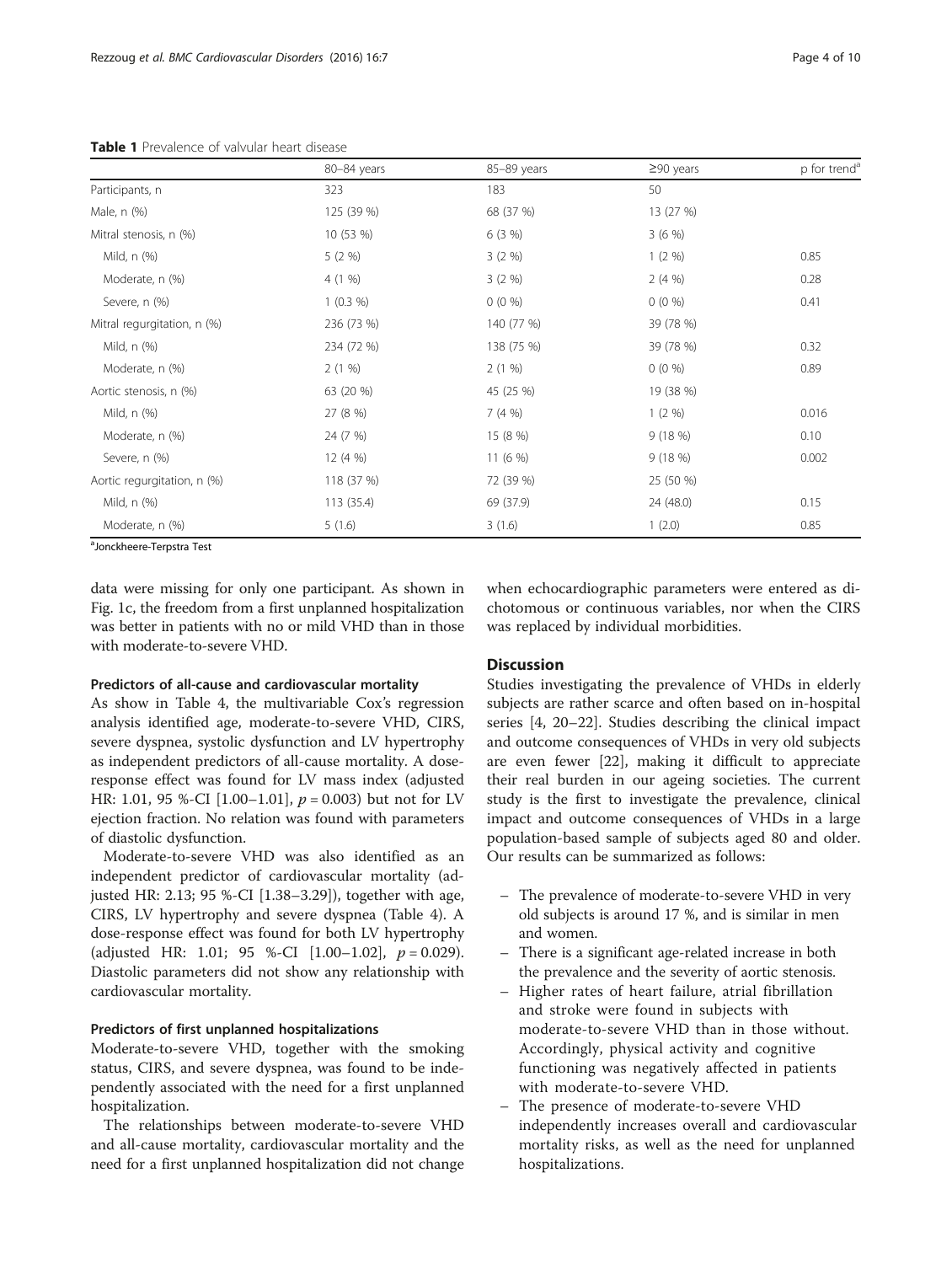#### <span id="page-4-0"></span>Table 2 Clinical characteristics of the study population

|                                             | No VHD<br>$(n = 92)$ | Mild VHD<br>$(n = 367)$ | Moderate-to-severe VHD<br>$(n = 97)$ | $p$ value |
|---------------------------------------------|----------------------|-------------------------|--------------------------------------|-----------|
| Socio-demographic characteristics           |                      |                         |                                      |           |
| Male, n (%)                                 | 38 (41 %)            | 135 (37 %)              | 33 (34 %)                            | < 0.001   |
| Age, (years)                                | $84.1 \pm 2.9$       | $84.6 \pm 3.6$          | $86.3 \pm 4.3$                       | 0.58      |
| Coronary risk factors and multimorbidity    |                      |                         |                                      |           |
| Smoking (current or ex), n (%)              | 31 (34 %)            | 122 (33 %)              | 22 (23 %)                            | 0.11      |
| Hypertension, n (%)                         | 60 (66 %)            | 258 (70 %)              | 72 (74 %)                            | 0.46      |
| Dyslipidemia, n (%)                         | 40 (45 %)            | 165 (46 %)              | 37 (39 %)                            | 0.46      |
| Type 2 diabetes, n (%)                      | 21 (23 %)            | 62 (17 %)               | 19 (20 %)                            | 0.38      |
| CIRS, median (IQR)                          | $4(3-5)$             | $3(3-5)$                | $4(3-6)$                             | 0.008     |
| Prior history                               |                      |                         |                                      |           |
| Myocardial infarction, n (%)                | 17 (19 %)            | 35 (10 %)               | 8 (8 %)                              | 0.029     |
| TIA or stroke, n (%)                        | 15 (16 %)            | 57 (16 %)               | 29 (30 %)                            | 0.025     |
| COPD, n (%)                                 | 13 (12 %)            | 40 (11 %)               | 10 (10 %)                            | 0.79      |
| Peripheral arterial disease, n (%)          | 10 (11 %)            | 29 (8 %)                | 11(11%)                              | 0.45      |
| CABG, n (%)                                 | 8(9%                 | 20 (5 %)                | 8 (8 %)                              | 0.39      |
| PCI, n (%)                                  | 12 (13 %)            | 30 (8 %)                | 5 (5 %)                              | 0.13      |
| Valvular surgery, n (%)                     | 2(2%)                | 15 (4 %)                | 2(2%)                                | 0.48      |
| Heart failure, n (%)                        | 8 (9 %)              | 36 (10 %)               | 16 (16 %)                            | 0.14      |
| Chronic atrial fibrillation, n (%)          | 4 (4 %)              | 34 (9 %)                | 19 (20 %)                            | 0.002     |
| Pacemaker, n (%)                            | 5(6%)                | 21 (6 %)                | 5 (5 %)                              | 0.97      |
| Symptoms                                    |                      |                         |                                      |           |
| Angina pectoris, n (%)                      | 11 (12 %)            | 58 (16 %)               | 21 (22 %)                            | 0.20      |
| Dyspnea $\geq 3^a$ , n (%)                  | 22 (24 %)            | 101 (28 %)              | 42 (43 %)                            | 0.005     |
| Peripheral edema, n (%)                     | 31 (34 %)            | 115 (31 %)              | 42 (43 %)                            | 0.090     |
| Fatigue, n (%)                              | 17 (19 %)            | 75 (21 %)               | 22 (23 %)                            | 0.80      |
| Cardiac medications                         |                      |                         |                                      |           |
| Diuretics, n (%)                            | 45 (49 %)            | 162 (44 %)              | 54 (56 %)                            | 0.12      |
| Potassium-sparing agents, n (%)             | 17 (18 %)            | 53 (14 %)               | 17 (18 %)                            | 0.54      |
| ACE inhibitors, n (%)                       | 20 (22 %)            | 123 (28 %)              | 29 (30 %)                            | 0.39      |
| ARBs, n (%)                                 | 18 (20 %)            | 51 (14 %)               | 17 (18 %)                            | 0.34      |
| ß-blockers, n (%)                           | 28 (30 %)            | 161 (44 %)              | 46 (47 %)                            | 0.035     |
| Digitalis, n (%)                            | $0(0\%)$             | 11 (3 %)                | 11 (11 %)                            | < 0.001   |
| Physical activity and cognitive functioning |                      |                         |                                      |           |
| ADL, median (IQR)                           | $25(21-27)$          | $25(21-28)$             | 23 (17-27)                           | < 0.001   |
| MMSE, median (IQR)                          | $28(26-29)$          | 28 (26-29)              | $28(25-29)$                          | 0.36      |
| GDS-15, median (IQR)                        | $2(1-4)$             | $2(1-4)$                | $3(2-5)$                             | 0.033     |

<sup>a</sup>according to the Medical Research Council dyspnea scale. ACE angiotensin converting enzyme, ARB angiotensin receptor blocker, CABG coronary artery bypass graft surgery, CIRS cumulative illness rating scale, COPD chronic obstructive pulmonary disease, IQR interquartile range, PCI percutaneous coronary intervention, TIA transient ischemic attack

## Prevalence of VHD in very old subjects

The BELFRAIL study is one of the largest prospective observational studies performed so far on the prevalence of VHD in very old subjects. The salient finding of this study is that the prevalence of moderate-to-severe VHD

in subjects aged 80 and older is quite high, in the range of 16−18 %. Moderate-to-severe AS was by far the most frequently encountered VHD (14 % of very old subjects), followed by moderate-to-severe degenerative MS (1.7 %), moderate AR (1.6 %) and finally moderate MR (0.7 %).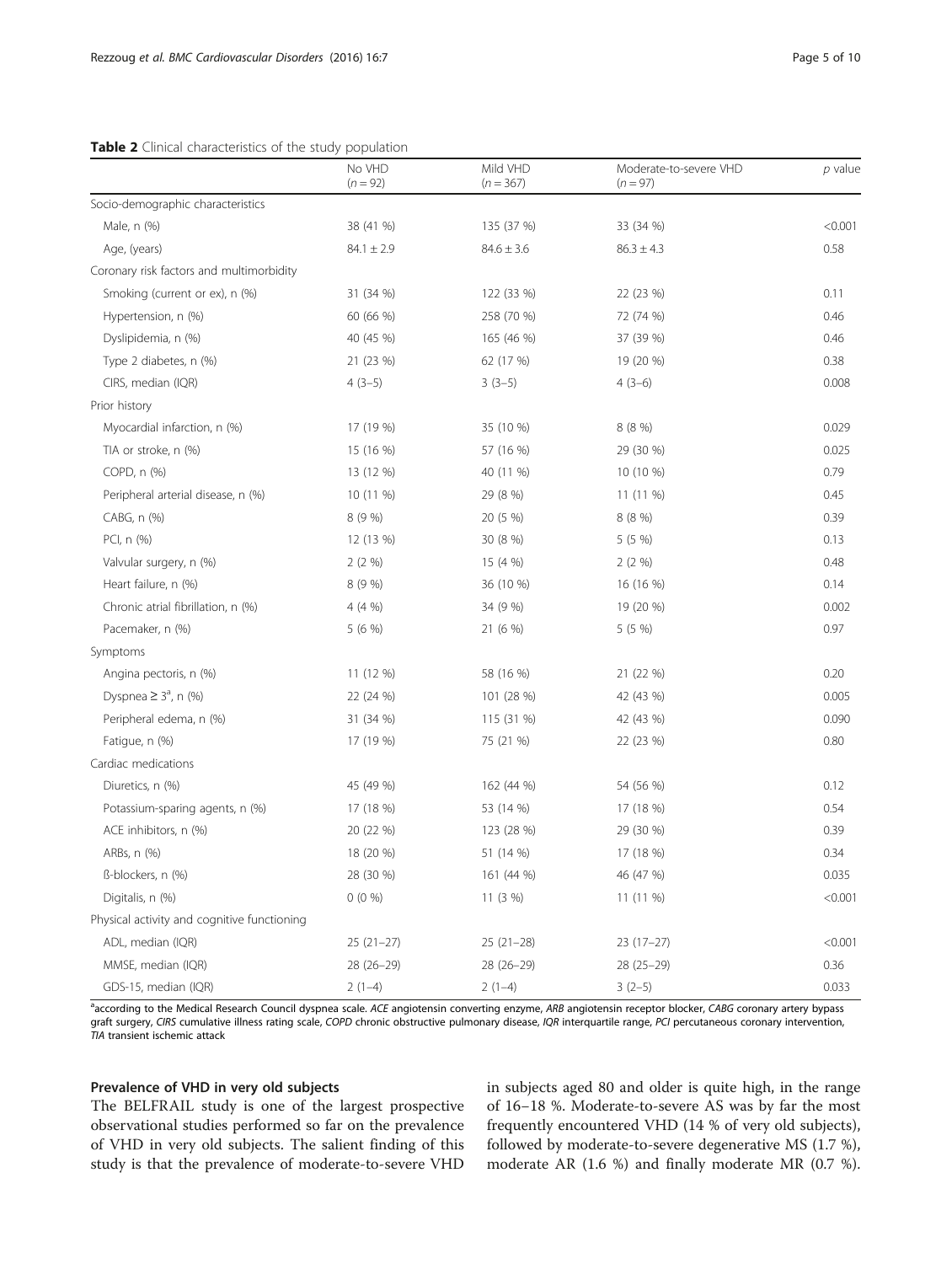<span id="page-5-0"></span>

|                                            | No VHD<br>$(n = 92)$ | Mild VHD<br>$(n = 367)$ | Moderate-to-severe VHD<br>$(n = 97)$ | p value |
|--------------------------------------------|----------------------|-------------------------|--------------------------------------|---------|
| LV morphology and function                 |                      |                         |                                      |         |
| LVEF (%)                                   | $55 \pm 3$           | $55 \pm 5$              | $55 \pm 3$                           | 0.60    |
| LVEF $<$ 50 %, n (%)                       | $4(4\% )$            | 26 (7 %)                | $2(2\%)$                             | 0.14    |
| LV mass $\frac{q}{m^2}$                    | $86 \pm 21$          | $92 \pm 23$             | $98 \pm 27$                          | 0.002   |
| LVH, n (%)                                 | $10(11\%)$           | 57 (16 %)               | 18 (19 %)                            | 0.33    |
| Indexed LAV $(mL/m2)$                      | $30 \pm 9$           | $32 \pm 10$             | $39 \pm 12$                          | < 0.001 |
| Indexed LAV > 34 mL/m <sup>2</sup> , n (%) | 23 (25 %)            | 145 (40 %)              | 62 (65 %)                            | < 0.001 |
| Stroke volume (mL/beat)                    | $68 \pm 19$          | $70 \pm 16$             | $68 \pm 14$                          | 0.48    |
| RWMA, n (%)                                | 13 (14 %)            | 43 (12 %)               | 7(7%)                                | 0.30    |
| LV diastolic filling                       |                      |                         |                                      |         |
| E/A ratio                                  | $0.87 \pm 0.44$      | $0.92 \pm 0.48$         | $1.07 \pm 0.58$                      | 0.027   |
| E/A ratio $\geq$ 1.5, n (%)                | 6(7%)                | 31 (9 %)                | 14 (19 %)                            | 0.013   |
| E/e' ratio                                 | $10.7 \pm 3.1$       | $11.6 \pm 4.0$          | $13.5 \pm 4.2$                       | < 0.001 |
| E/e' ratio $\geq$ 13, n (%)                | 23 (25 %)            | 102 (28 %)              | 41 (53 %)                            | < 0.001 |
| Deceleration time (ms)                     | $178 \pm 41$         | $178 \pm 44$            | $174 \pm 51$                         | 0.74    |
| Deceleration time $<$ 160 ms, n (%)        | 29 (32 %)            | 115 (32 %)              | 35 (48 %)                            | 0.028   |
| $Vp$ (cm/s)                                | $58 \pm 17$          | $56 \pm 16$             | $52 \pm 22$                          | 0.12    |
| $Vp < 45$ cm/s, n $(\%)$                   | 23 (25 %)            | 114 (32 %)              | 35 (48 %)                            | 0.006   |

A atrial transmitral peak velocity, E early transmitral peak velocity, e' early peak mitral annular velocity, LAV left atrial volume, LVEF left ventricular ejection fraction, LVH left ventricular hypertrophy (LV mass index >109 g/m<sup>2</sup> in women and >132 g/m<sup>2</sup> in men.), RWMA regional wall motion abnormalities, Vp velocity of inflow propagation

MS was more prevalent in women and an agedependent increase in the prevalence and severity of AS was observed.

Few previous studies have investigated the prevalence of VHD in elderly subjects. Although these studies demonstrated an age-dependent increase in the prevalence of VHD in the ageing population, very little data are available concerning VHD prevalence among very old subjects, i.e. those aged 80 years and older. By using data from 3 large north-American population-based studies [[23](#page-8-0)–[25](#page-8-0)] as well as from the Olmsted county community study, Nkomo et al. reported a prevalence of moderateto-severe VHD in Americans aged 75 years and older of 11.7 to 13.2 % [\[4\]](#page-8-0). Interestingly, most of their patients presented with moderate-to-severe MR (9.3 % in the population-based studies, 7.1 % in the Olmsted County community study) whereas fewer patients presented with moderate-to-severe AS (2.8 % in the population-based studies, 4.6 % in in the Olmsted County community study). Although the results of our study are roughly in line with those of Nkomo's study, they nonetheless differ with regard to the relative prevalence of MR and AS, MR being more prevalent in these earlier studies than in ours. Our results also differ from those of the Leyden 85 + study, in which the prevalence of moderate-to-severe VHD among subjects aged 90 and older was found to be

close to 50 %, the majority of the subjects presenting with moderate to severe MR, and only 6 % with moderate-to-severe AS [[22\]](#page-8-0). The reasons for these differences are unclear but may be related to the methods used to assess of MR severity. Most previous studies, including that from Nkomo et al., used the semiquantitative method described by Helmcke et al [\[26](#page-9-0)] to make this assessment. While this approach works reasonably well in patients with central jets, it is notoriously inaccurate in those with impinging wall jets due to mitral valve prolapse [[27\]](#page-9-0). In the present study, we used an integrated approach that included both qualitative and quantitative parameters, in order to minimize the natural tendency of echocardiographic methods to overestimate the true severity of MR [\[28](#page-9-0)].

## Clinical burden of VHD in very old subjects

Another important objective of our study was to investigate the clinical and echocardiographic characteristics of very old subjects presenting with VHD. Our findings indicate that patients with moderate-to-severe VHD more often present with heart failure symptoms, such as dyspnea or peripheral edema; more frequently have a prior history of heart failure and stroke; and more frequently present with atrial fibrillation. This negatively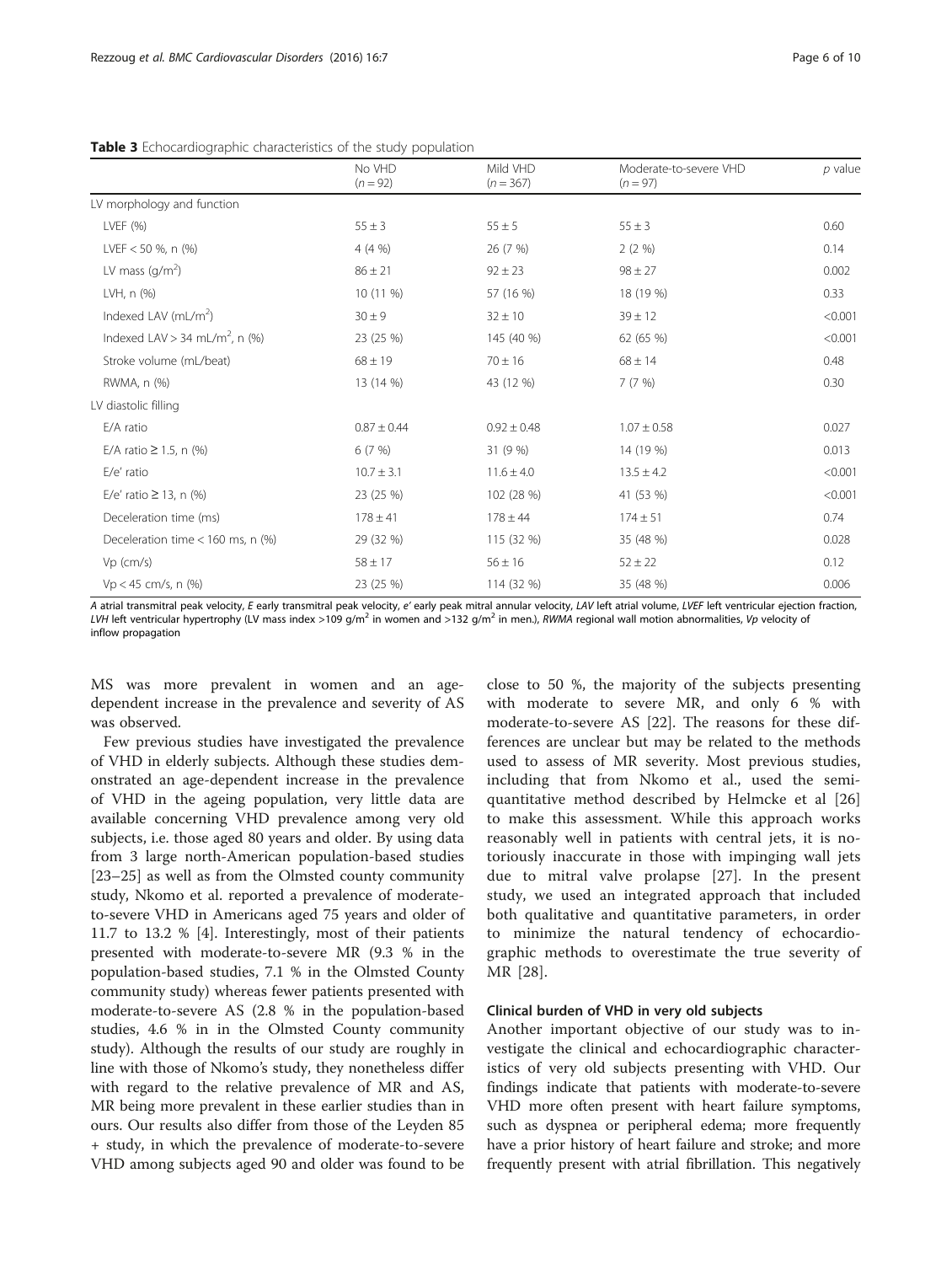<span id="page-6-0"></span>

affected their physical activity and cognitive functioning as measured by the ADL and GDS-15 scores. They were also more likely to exhibit increased LA volume and LV mass and to demonstrate echocardiographic features associated

with altered LV diastolic properties and elevated filling pressures.

Our data also indicate that the VHD detected in our study were not simply benign imaging observations but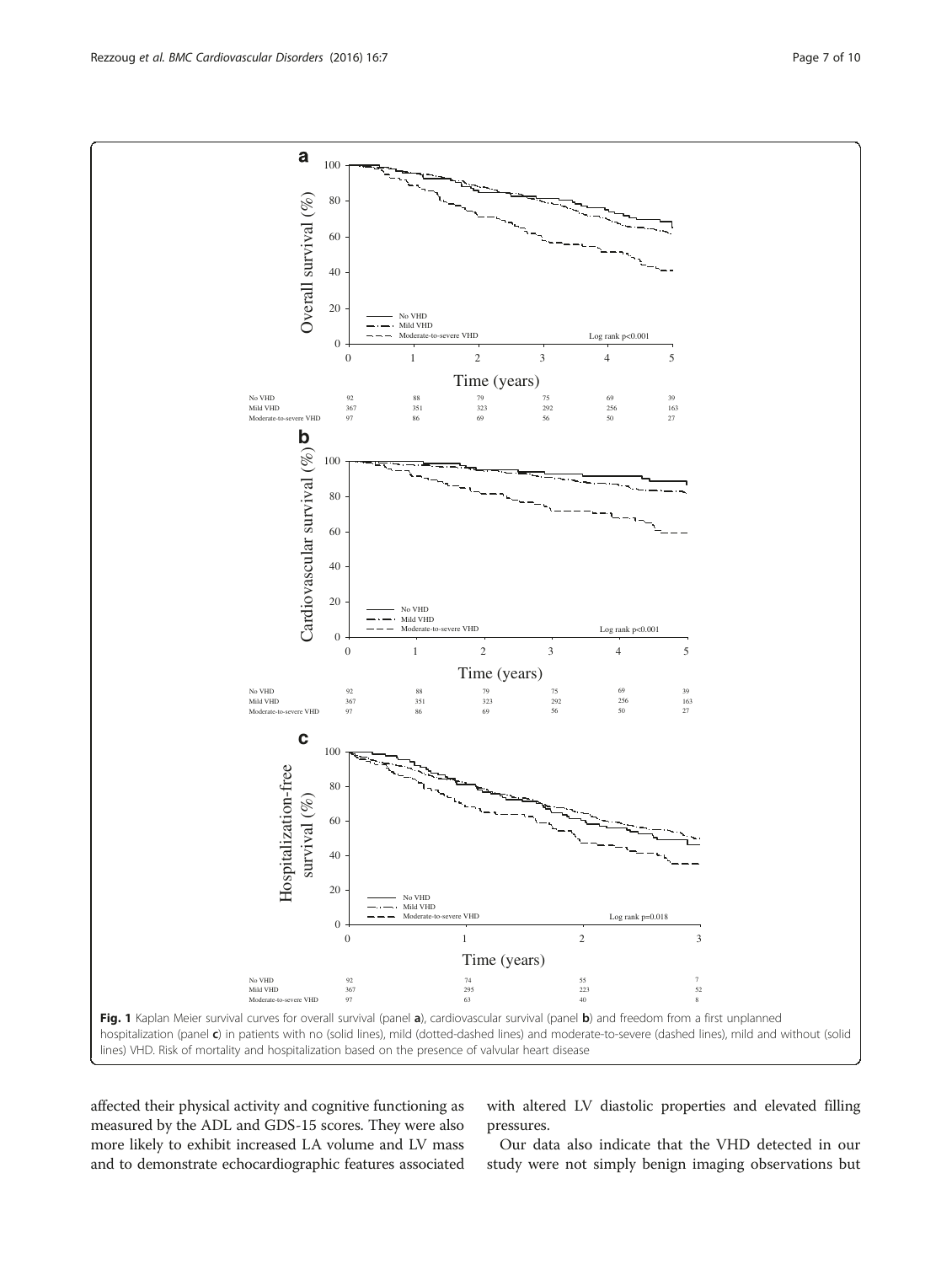|                                     | Univariable |                | Multivariable |               |               |           |
|-------------------------------------|-------------|----------------|---------------|---------------|---------------|-----------|
|                                     | HR          | 95 % CI        | $p$ value     | $\mathsf{HR}$ | 95 % CI       | $p$ value |
| All-cause mortality                 |             |                |               |               |               |           |
| Age (year)                          | 1.10        | $1.07 - 1.14$  | < 0.001       | 1.09          | $1.05 - 1.12$ | < 0.001   |
| Dyspnea $\geq$ 3                    | 2.29        | $1.77 - 2.97$  | < 0.001       | 1.81          | $1.37 - 2.39$ | < 0.001   |
| CIRS (per point increase)           | 1.21        | $1.12 - 1.30$  | < 0.001       | 1.11          | $1.03 - 1.21$ | 0.007     |
| Moderate-to-severe VHD              | 1.91        | $1.42 - 2.58$  | < 0.001       | 1.42          | $1.04 - 1.95$ | 0.029     |
| Moderate-to-severe AS               | 1.96        | $1.42 - 2.70$  | < 0.001       |               |               |           |
| $1$ AVI $\geq$ 34 mI/m <sup>2</sup> | 1.58        | $1.22 - 2.04$  | 0.001         |               |               |           |
| LV hypertrophy                      | 1.01        | $1.00 - 1.01$  | 0.004         | 1.01          | $1.00 - 1.01$ | 0.020     |
| Moderate-to-severe MS               | 2.30        | 1.08-4.88      | 0.030         |               |               |           |
| LVEF ≤50 %                          | 1.63        | $1.02 - 2.61$  | 0.040         | 1.66          | $1.03 - 2.67$ | 0.037     |
| Dyslipidemia                        | 0.78        | $0.60 - 1.01$  | 0.063         |               |               |           |
| Cardiovascular mortality            |             |                |               |               |               |           |
| Age (year)                          | 1.09        | $1.04 - 1.14$  | < 0.001       | 1.06          | $1.01 - 1.11$ | 0.014     |
| CIRS (per point increase)           | 1.23        | $1.10 - 1.37$  | < 0.001       |               |               |           |
| Dyspnea $\geq$ 3                    | 3.06        | $2.07 - 4.53$  | < 0.001       | 2.68          | $1.80 - 3.98$ | < 0.001   |
| Moderate-to-severe VHD              | 2.88        | 1.90-4.37      | < 0.001       | 2.13          | 1.38-3.29     | 0.001     |
| Moderate-to-severe AS               | 3.06        | 1.99-4.72      | < 0.001       |               |               |           |
| Moderate-to-severe MS               | 4.65        | $2.03 - 10.63$ | < 0.001       |               |               |           |
| LAVI $\geq$ 34 mL/m <sup>2</sup>    | 1.87        | $1.27 - 2.77$  | 0.002         |               |               |           |
| LV hypertrophy                      | 1.01        | $1.00 - 1.02$  | 0.029         | 1.01          | $1.00 - 1.01$ | 0.087     |
| First unplanned Hospitalization     |             |                |               |               |               |           |
| Smoker (current or ex)              | 1.60        | $1.25 - 2.04$  | < 0.001       | 1.69          | $1.32 - 2.16$ | < 0.001   |
| CIRS (per point increase)           | 1.20        | $1.13 - 1.29$  | < 0.001       | 1.15          | $1.07 - 1.23$ | < 0.001   |
| Dyspnea $\geq$ 3                    | 1.81        | $1.42 - 2.31$  | < 0.001       | 1.50          | $1.16 - 1.94$ | 0.002     |
| Moderate-to-severe AS               | 1.71        | $1.25 - 2.33$  | 0.001         |               |               |           |
| LAVI $\geq$ 34 mL/m <sup>2</sup>    | 1.37        | $1.08 - 1.74$  | 0.009         |               |               |           |
| Moderate-to-severe VHD              | 1.51        | $1.13 - 2.03$  | 0.006         | 1.43          | $1.06 - 1.94$ | 0.021     |
| Age (year)                          | 1.03        | $1.00 - 1.06$  | 0.041         |               |               |           |

<span id="page-7-0"></span>

AS aortic stenosis, CI confidence interval, CIRS cumulative illness rating scale, HR hazard ratio, LAVI left atrial volume index, LVEF left ventricular ejection fraction, MS mitral stenosis, VHD valvular heart disease

had profound outcome consequences, as they were associated with a 40 % increase in adjusted overall mortality and a 2.1-fold excess in adjusted cardiovascular mortality. Patients with moderate-to-severe VHD were also hospitalized more frequently than patients without. Our observations confirm and extend those made by Nkomo et al. as they demonstrate that in elderly patients as well, moderate-to-severe VHDs are a major and independent determinant of outcome. Our results also concur with those of studies that specifically addressed the impact of aortic stenosis on the outcome of elderly patients [[29, 30\]](#page-9-0).

The excess risk associated with VHD stresses the importance of increasing the awareness of the medical community on the dismal outcome consequences of

VHDs and on the need to detect them early. Early detection of VHD, before the onset of symptoms and at a time when patients are still sufficiently fit to be proposed surgical valve replacement is probably key to improving their prognosis. Nkomo et al. have indeed shown that in the community, VHDs are frequently underdiagnosed, owing probably to the need for echocardiography to be clinically indicated before diagnosis is made [[4\]](#page-8-0). Whereas delaying diagnosis likely has little impact on outcome in younger individuals, it exposes elderly patients to be denied appropriate treatment because of their advanced age. The EuroHeart survey has indeed clearly demonstrated that old patients are frequently denied interventions despite unequivocal guideline-based indications, because of their advanced age [[10](#page-8-0), [11\]](#page-8-0).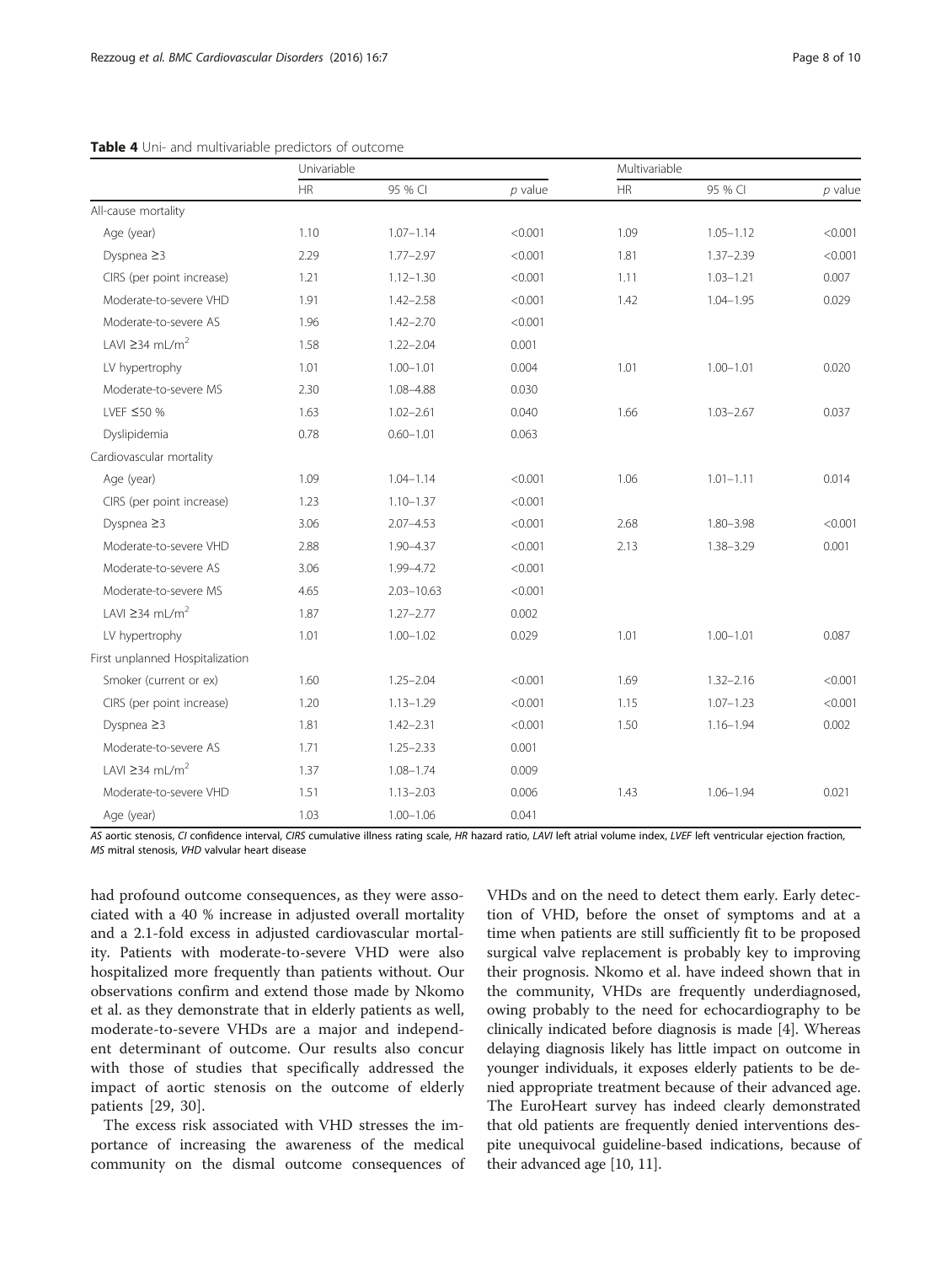#### <span id="page-8-0"></span>Study limitations

This study has limitations that should be acknowledged. First, although many factors potentially associated with VHDs were considered, we cannot exclude the possibility that some yet unknown confounders contributed to our results. Second, comorbidities may have been underdiagnosed, as their identification relied only on the information gathered by the general practitioner.

## Conclusions

In this large representative population-based sample of subjects aged 80 and older a high prevalence of VHD was found. Patients with VHD more frequently presented with heart failure symptoms, atrial fibrillation and stroke than those without. They were also found to be at higher risk for all-cause and cardiovascular mortality as well as unplanned hospitalizations.

#### Competing interests

The authors declare they have no competing interests.

#### Authors' contributions

JD and BV designed the BELFRAIL study. NR, BV, CdM and JLV analysed the data and drafted the first version of the manuscript. NR, BV, JD, GV, CM, WA and AP collected the data and commented the manuscript. All authors read and approved the final manuscript.

#### Acknowledgements

This study was made possible by the participating GPs. The authors would also like to thank Pauline Boeckxstaens and Olivia Dalleur

for encoding the problem lists of the BELFRAIL participants.

#### Funding

The BELFRAIL study [B40320084685] was supported by an unconditional grant from the Fondation Louvain. The Fondation Louvain is the support unit of the Université Catholique de Louvain, which is in charge of developing education and research projects at the university by collecting gifts from corporation, foundations and alumni.

#### Author details

<sup>1</sup> Division of Cardiology, Cliniques Universitaires Saint-Luc, Brussels, Belgium. 2 Pole of Cardiovascular Research, Institut de Recherche Expérimentale et Clinique, Université Catholique de Louvain, Brussels, Belgium. <sup>3</sup>Institute of Health and Society, Université Catholique de Louvain (UCL), Brussels, Belgium. <sup>4</sup>Department of Public Health and Primary Care, KU Leuven (KUL), Leuven, Belgium.

#### Received: 1 August 2015 Accepted: 7 January 2016 Published online: 12 January 2016

#### References

- 1. European Commission Eurostat. Europe in figures. 2009. Report No.: Eurostat yearbook.
- 2. United Nations.Department of Economic and Social Affairs Pd. World Population Prospects: The 2008 Revision, highlights. New York; 2009. Report No.: Working Paper no ESE/P/WP202.
- 3. Abhayaratna WP, Smith WT, Becker NG, Marwick TH, Jeffery IM, McGill DA. Prevalence of heart failure and systolic ventricular dysfunction in older Australians: the Canberra Heart Study. Med J Aust. 2006;184:151–4.
- 4. Nkomo VT, Gardin JM, Skelton TN, Gottdiener JS, Scott CG, Enriquez-Sarano M. Burden of valvular heart diseases: a population-based study. Lancet. 2006;368:1005–11.
- Redfield MM, Jacobsen SJ, Burnett Jr JC, Mahoney DW, Bailey KR, Rodeheffer RJ. Burden of systolic and diastolic ventricular dysfunction in the community: appreciating the scope of the heart failure epidemic. JAMA. 2003;289:194–202.
- 6. Vaes B, Rezzoug N, Pasquet A, Wallemacq P, Van Pottelbergh G, Mathei C, et al. The prevalence of cardiac dysfunction and the correlation with poor functioning among the very elderly. Int J Cardiol. 2012;155:134–43.
- 7. Gerstenblith G, Frederiksen J, Yin FC, Fortuin NJ, Lakatta EG, Weisfeldt ML. Echocardiographic assessment of a normal adult aging population. Circulation. 1977;56:273–8.
- 8. Nishimura RA, Otto CM, Bonow RO, Carabello BA, Erwin JP, Guyton RA, et al. 2014 AHA/ACC Guideline for the Management of Patients With Valvular Heart Disease: A Report of the American College of Cardiology/American Heart Association Task Force on Practice Guidelines. J Am Coll Cardiol. 2014;63:e57–185.
- 9. Iung B, Cachier A, Baron G, Messika-Zeitoun D, Delahaye F, Tornos P, et al. Decision-making in elderly patients with severe aortic stenosis: why are so many denied surgery? Eur Heart J. 2005;26:2714–20.
- 10. Mirabel M, Iung B, Baron G, Messika-Zeitoun D, Detaint D, Vanoverschelde J-L, et al. What are the characteristics of patients with severe, symptomatic, mitral regurgitation who are denied surgery? Eur Heart J. 2007;28:1358–65.
- 11. Piérard S, de Meester C, Seldrum S, Pasquet A, Gerber B, Vancraeynest D, et al. Impact of preoperative symptoms on postoperative survival in severe aortic stenosis: Implications for the timing of surgery. Ann Thorac Surg. 2014;97:803–9.
- 12. Vaes B, Pasquet A, Wallemacq P, Rezzoug N, Mekouar H, Olivier PA, et al. The BELFRAIL (BFC80+) study: a population-based prospective cohort study of the very elderly in Belgium. BMC Geriatr. 2010;10:39.
- 13. Fletcher CM. Standardised questionnaire on respiratory symptoms: a statement prepared and approved by the MRC Committee on the Aetiology of Chronic Bronchitis (MRC breathlessness score). BMJ. 1960;2:1665.
- 14. Hudon C, Fortin M, Soubhi H. Abbreviated guidelines for scoring the cumulative illness rating scale (CIRS) in family practice. J Clin Epidemiol. 2007;60:212e1–4.
- 15. Boeckxstaens P, Vaes B, Legrand D, Dalleur O, De Sutter A, Degryse J. The relationship of multimorbidity with disability and frailty in the oldest patients: A cross-sectional analysis of three measures of multimorbidity in the BELFRAIL cohort. Eur J Gen Pract. 2015;21:39–44.
- 16. Lang RM, Bierig M, Devereux RB, Flachskampf FA, Foster E, Pellikka PA, et al. Recommendations for chamber quantification. J Am Soc Echocardiogr. 2008;21:1179–201.
- 17. Baumgartner H, Hung J, Bermejo J, Chambers JB, Evangelista A, Griffin BP, et al. Echocardiographic assessment of valve stenosis: EAE/ASE recommendations for clinical practice. Eur J Echocardiogr. 2009;10:1–25.
- 18. Lancellotti P, Tribouilloy C, Hagendorff A, Moura L, Popescu BA, Agricola E, et al. European Association of Echocardiography recommendations for the assessment of valvular regurgitation. Part 1: aortic and pulmonary regurgitation (native valve disease). Eur J Echocardiogr. 2010;11:223–44.
- 19. Lancellotti P, Moura L, Pierard L, Agricola E, Popescu BA, Tribouilloy C, et al. European Association of Echocardiography recommendations for the assessment of valvular regurgitation. Part 2: mitral and tricuspid regurgitation (native valve disease). Eur J Echocardiogr. 2010;11:307–32.
- 20. Iung B, Baron G, Butchaet EG, Delahaye F, Gohlke-Bärwolf C, Levan OW, et al. A prospective survey of patients with valvular heart disease in Europe: the Euro Heart Survey on Valvular Heart Disease. Eur Heart J. 2003;24:1231–43.
- 21. Lindroos M, Kupari M, Heikkila J, Tilvis R. Prevalence of aortic valve abnormalities in the elderly: an echocardiographic study of a random population sample. J Am Coll Cardiol. 1993;21:1220–5.
- 22. van Bemmel T, Delgado V, Bax JJ, Gussekloo J, Blauw GJ, Westendorp RG, et al. Impact of valvular heart disease on activities of daily living of nonagenarians: the Leiden 85-plus study a population based study. BMC Geriatr. 2010;10:17.
- 23. Fox ER, Wilson RS, Penman AD, King JJ, Towery JG, Butler KR, et al. Epidemiology of pure valvular regurgitation in the large middle-aged African American cohort of the Atherosclerosis Risk in Communities study. Am Heart J. 2007;154:1229–34.
- 24. Reid CL, Anton-Culver H, Yunis C, Gardin JM. Prevalence and clinical correlates of isolated mitral, isolated aortic regurgitation, and both in adults aged 21 to 35 years (from the CARDIA study). Am J Cardiol. 2007;99:830–4.
- 25. Fried LP, Borhani NO, Enright P, Furberg C, Gardin JM, Kronmal R, et al. The Cardiovascular Health Study: design and rationale. Ann Epidemiol. 1991;1:263–76.